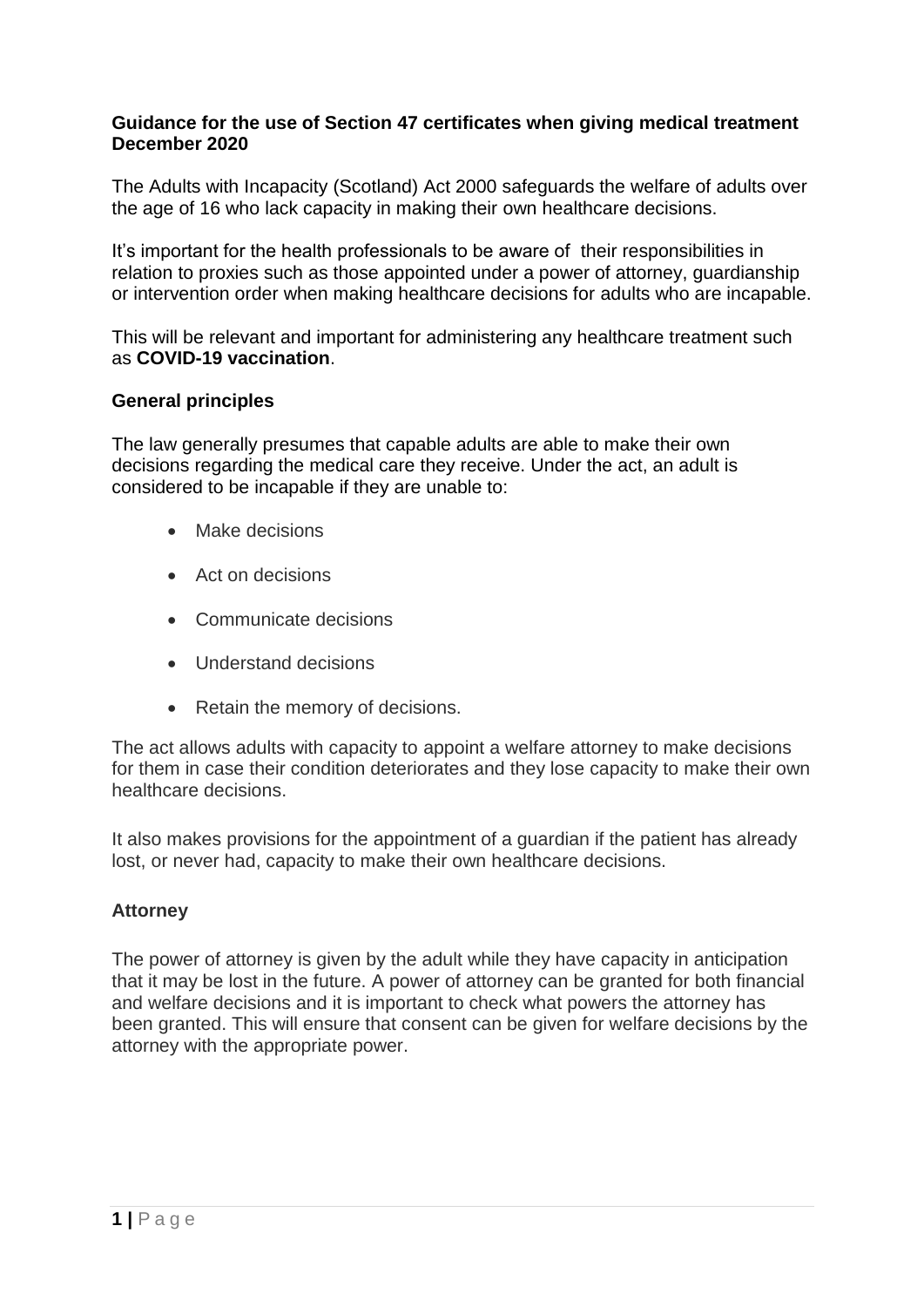## **Guardian/Intervener**

A welfare guardian or intervener may be appointed by the Sheriff for a person who lacks capacity to make decisions on behalf of an adult lacking capacity. The guardian or intervener will have been granted powers within the guardianship or intervention order that allow them to look after the adult's affairs. These can be financial and/or related to the personal welfare of the adult.

# **Medical Treatment**

Part 5 of the Adults with Incapacity (Scotland) Act 2000 governs medical treatment and research.

# **Section 47**

Part 5, Section 47 of the Act allows medical practitioners to authorise treatment to be given to safeguard or promote the physical or mental health of an adult who is unable to provide consent themselves.

This can be carried out on the completion of a medical certificate of Incapacity. The certificate can only last for a maximum of 1 year (or 3 years if conditions/circumstances prescribed by Scottish ministers apply). The certificate issued by the doctor would need to state:

- The nature of the incapacity.
- Form of medical treatment proposed.
- Duration (maximum 1 year, or 3 years if conditions/circumstances prescribed by Scottish ministers apply)
- Consultation with relevant others, nearest relatives, primary carers etc.

An individual may have more than one certificate if they have either complex health needs, or need various treatments to which they are unable to make decisions on, dentist, optical treatment, medication etc. Each treatment should be assessed individually and in each case the principles of the Act applied.

#### **Principles of the act must be applied.**

It is important to remember that any intervention in the care of an incapacitated adult, either by healthcare professionals or by their welfare attorney or guardian, must:

- Benefit the patient
- Take account of the patient's wishes, if these can be ascertained.
- Take into account the views of others involved in the care of the patient, wherever possible.
- Allow the patient to retain as much of their independence as possible.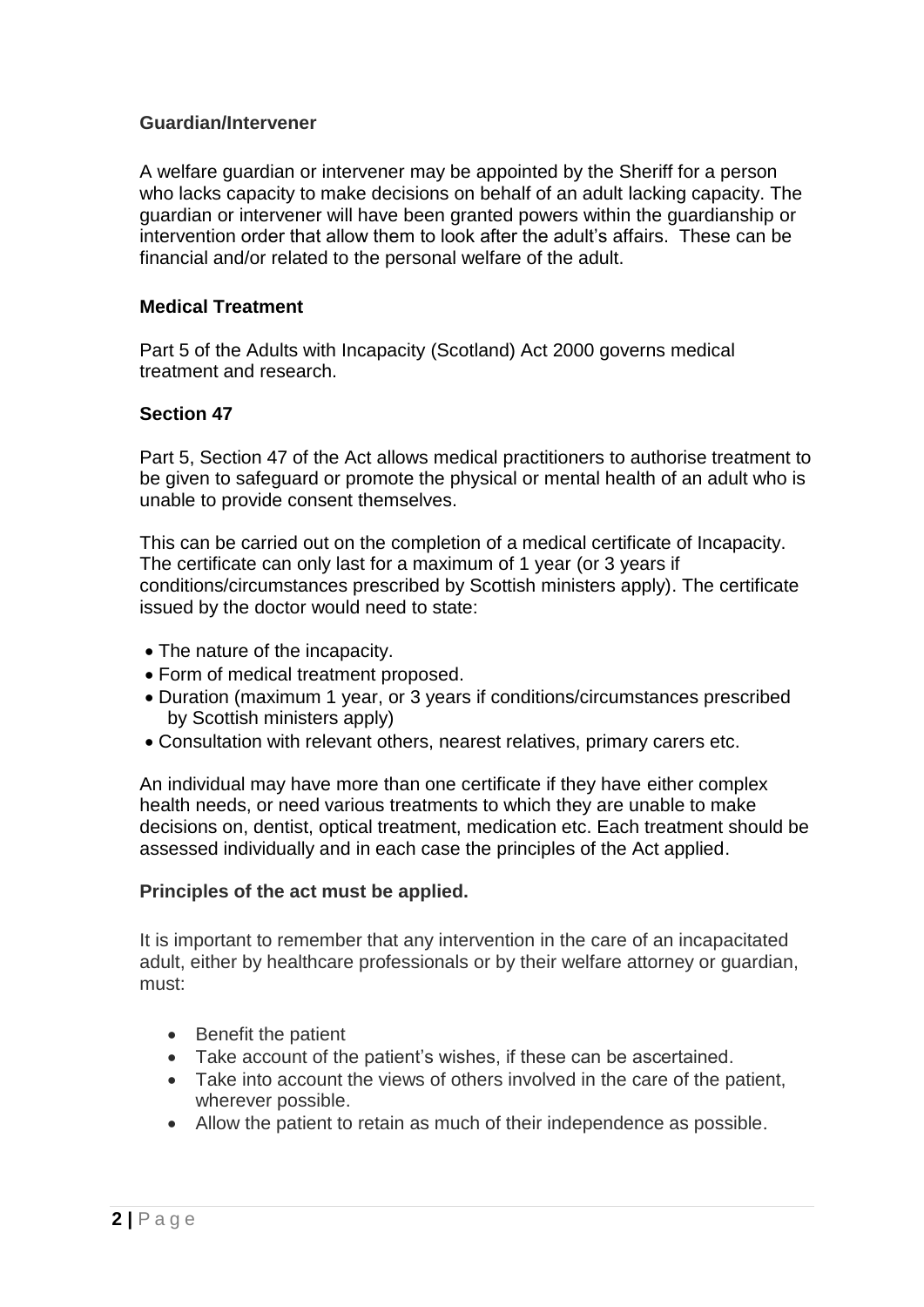# **Section 49 - Medical treatment where there is an application for intervention or guardianship order**

The authority to provide medical treatment under a section 47 certificate **does not apply** where an application has been made to the sheriff for an intervention or guardianship order with powers that cover the medical treatment in question.

Until the application has been determined medical treatment under section 47 cannot be given unless it is authorised by any other enactment or rule of law for the preservation of the life of the adult or the prevention of serious deterioration in his medical condition.

# **Section 50 - Medical treatment where a guardian, attorney or person authorised under an intervention order has been appointed**

Where a guardian, attorney or person authorised under an intervention order has been appointed and has the appropriate powers to cover the proposed medical treatment then they should be consulted by the person who issued the section 47 certificate wherever this is reasonable and practicable. **The authority in relation to the medical treatment in question does not apply unless this consultation has taken place.**

Where there is no disagreement following this consultation, the medical practitioner primarily responsible for the treatment of the adult (where the person who issued the certificate was someone other than this practitioner) or any person having an interest in the welfare of the adult can appeal the decision to the Court of Session.

#### **Disagreement on treatment**

If there is a disagreement between the medical practitioner and the proxy decision-maker such as the attorney, guardian, or intervener then the practitioner can consult with the Mental Welfare Commission and ask them for a second opinion as to the medical treatment proposed.

The Mental Welfare Commission will provide a 'nominated practitioner', who they consider has professional knowledge or expertise relevant to medical treatment of the kind in question, to provide a further opinion on the medical treatment that is proposed.

The nominated practitioner will have regard to all the circumstances of the case and must consult the proxy, or a person nominated by the proxy, about it. If the nominated practitioner certifies that the medical treatment should be given, then the person who issued the section 47 certificate may do so, or authorise another person to do so, notwithstanding the disagreement with the proxy.